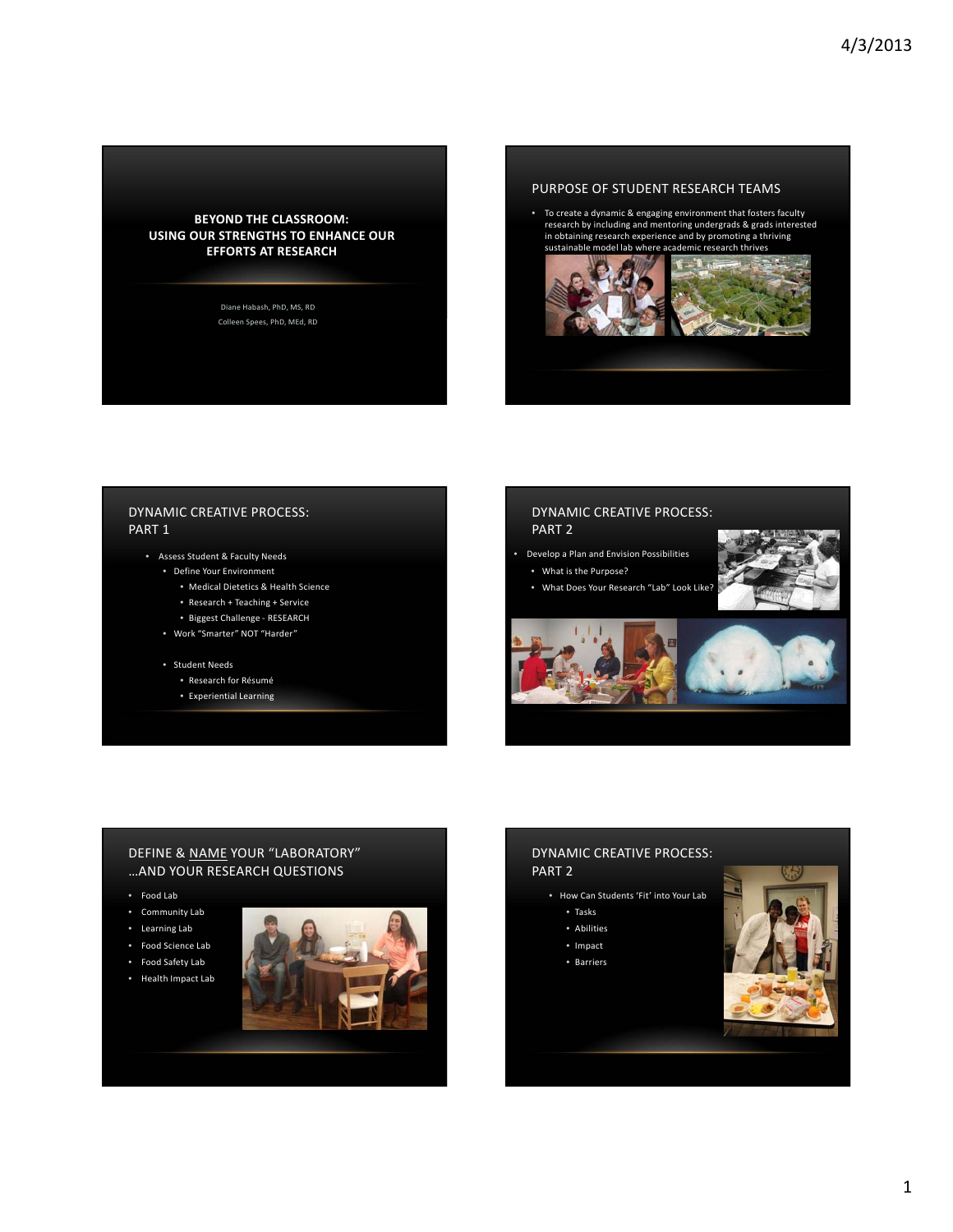# OUR CREATIVE PROCESS

- Keep it Simple!
- Created Application Process
	- Students Read Definition of Each Lab
	- Submit an Essay ("I can make a contribution to this lab because…."
- Faculty Read and Discussed Submissions
	- Distributed Students Across Labs
- Hosted Communications
	- Lab 'Team' Meetings
	- Website



#### NUTS & BOLTS

- Baseline Education & Training
	- CITI/COI Training?
	- ServSafe?
	- Lit Reviews?
- Sensitivity Training (Kay Wolf/Anita Morgan) • Frequent and Consistent Contact
- Monthly Meetings ‐ Both Large & Small Teams
- Defined and Manageable Tasks





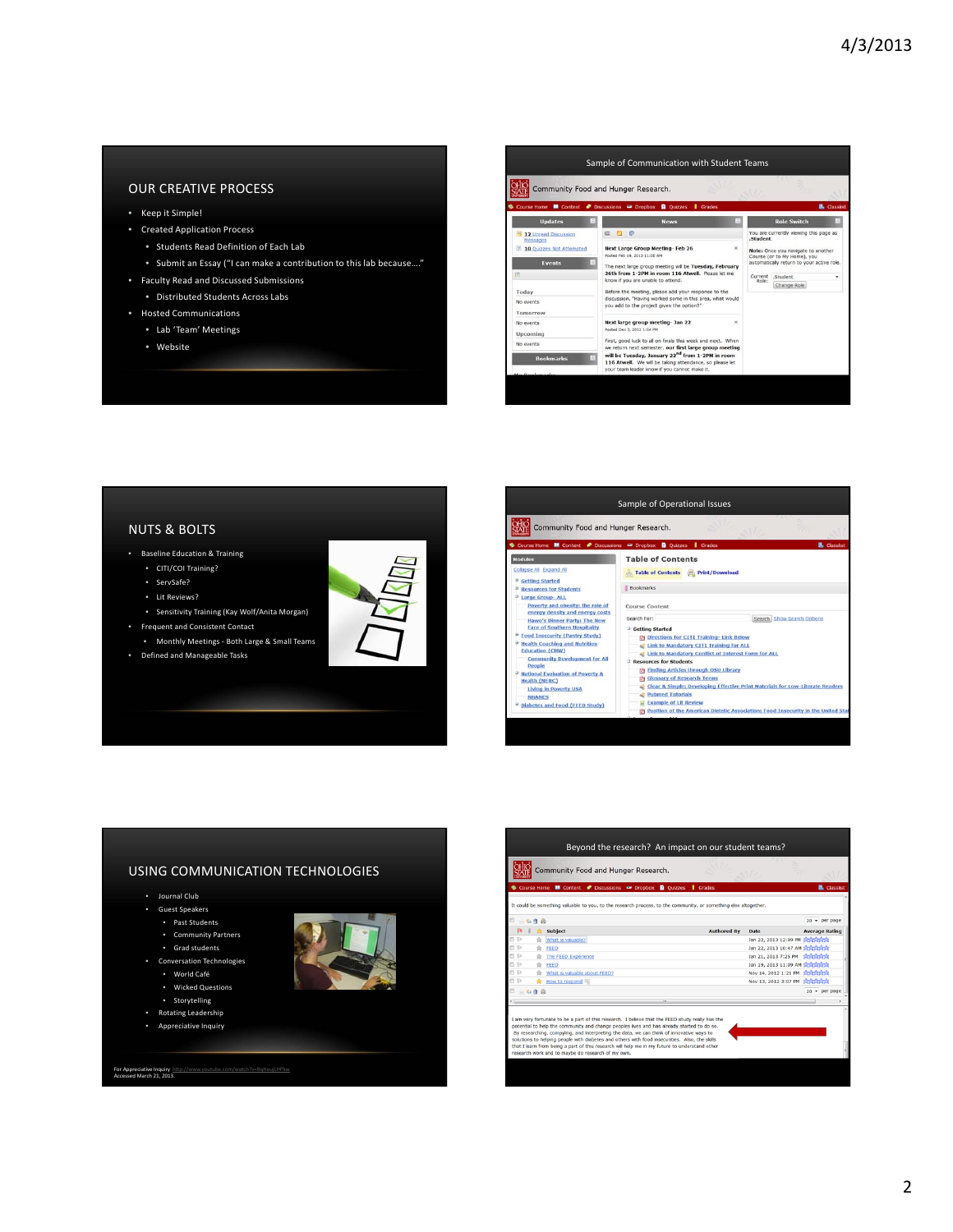

# • Food Packing & Distribution • Lit Reviews OUR SUCCESS STORIES Traditional Nontraditional

### • Study Recruitment

- Data
- Capture
- Entry
- Analysis
- Graphing
- Reporting

- JEM Videos
- "Fresh Market Babies"
	- Recipes & Taste Testing
	- Nutrition Posters for Fresh Market
	- Food Use Survey
	- Website
	- http://heal4all.moonfruit.com/

# OUR OUTPUTS & OUTCOMES

#### Students Faculty

- Grew from ~15 to >55 Students
- 2 Students Hired post graduation
- Repeat Students
- Increased Exposure
	- Posters
	- Presentations
	- Theses
- 
- Increased Community Collaborations
	- Preceptors
	- Partners
	- Grants
- Increased Exposure • Local & National
	- Publications
	- Preliminary Data
- Individual vs. Team Management



# RESEARCH WITHIN THE RESEARCH

- How Can We Create More Research/Learning Opportunities?
	- Number of Students Hired
	- Continued Volunteerism
	- Reported Perceptions
		- Students/Faculty/Community Partners
	- Self Efficacy and Empowerment
	- Track Barriers